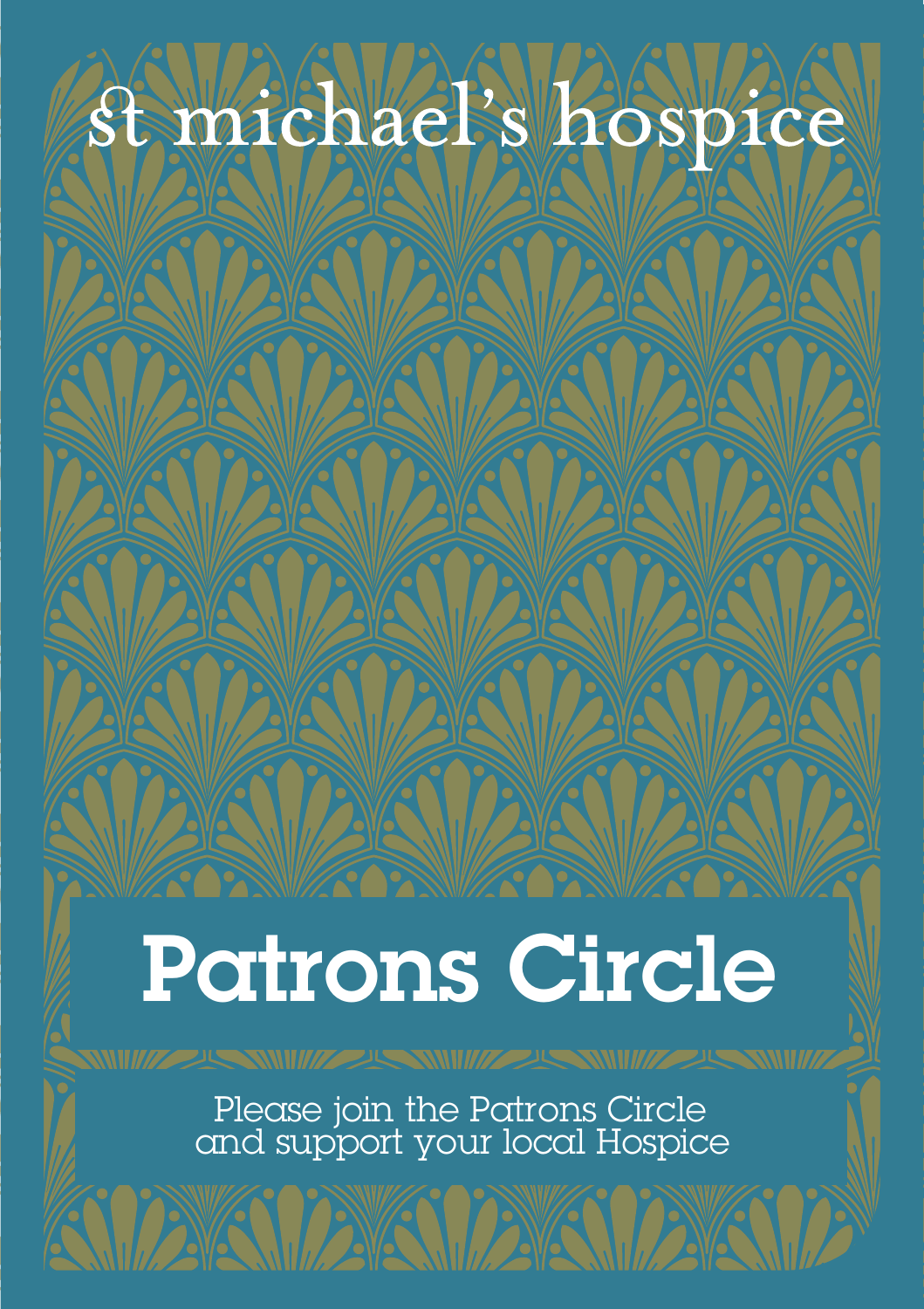#### PATRONS CIRCLE

St Michael's Hospice is a much loved and respected local charity that enables people living with serious, advanced illness to live as fully as possible. The Hospice provides compassionate, expert care at the end of life to over 1,600 people a year and supports people across Hastings and Rother through the challenges of bereavement and grief.

The Patrons Circle aims to generate funds to support the complementary services provided to our patients. These services include spiritual support, bereavement care, social work and physiotherapy, as well as more practical areas such as maintaining the Hospice gardens. This holistic approach makes St Michael's Hospice the special place it is.

Since receiving our first patient in 1987, the Hospice has cared for in excess of 19,000 patients. The cost of running the Hospice and providing the full range of services to our patients is £6million a year. With no more than one third of this being provided by the NHS we need to raise the balance, over £4.3million, or nearly £12,000 per day, from voluntary sources.' This demonstrates the great reliance we have on our local community through fundraising events, our lottery, retail stores, legacies and donations.

I do hope that you will feel able to join us in supporting the wonderful work done by St Michael's Hospice by becoming a member of the Patrons Circle.



Irene Dibben Chairman

There are three levels of patronage: Platinum Patron (£1,000 or more annually) Gold Patron (£500 - £999 annually) Silver Patron (£250 - £499 annually)

All patrons will receive invitations to exclusive events during the year.

#### \*Quality Accounts 2018/19

"It goes without saying that the Hospice is a good local cause and having served nine years on the Board I know how important regular donations are to the Hospice. Being  $\alpha$  Patron fulfils this for me, and there are perks - the special events put on exclusively for the Patrons. If you can afford to do so I urge you to join the Patrons' Circle." Angela Chivers, Hospice Patron

We value your support and promise to respect your privacy. We only want to send you the information you would like to receive, be it through the post or by email. We would also like to know if you no longer want to hear from us.

Please send me the St Michael's Hospice newsletter (three times a year)

Please send me the St Michael's Hospice eNewsletter (once a month) or

I do not wish to receive information from St Michael's Hospice To complete a full opt-in form visit www.stmichaelshospice.com/keepintouch. All personal information is processed in line with the Data Protection Act 2018. For further details on how we use your information please visit www.stmichaelshospice.com/privacynotices, call 01424 456379, or email fundraising@stmichaelshospice.com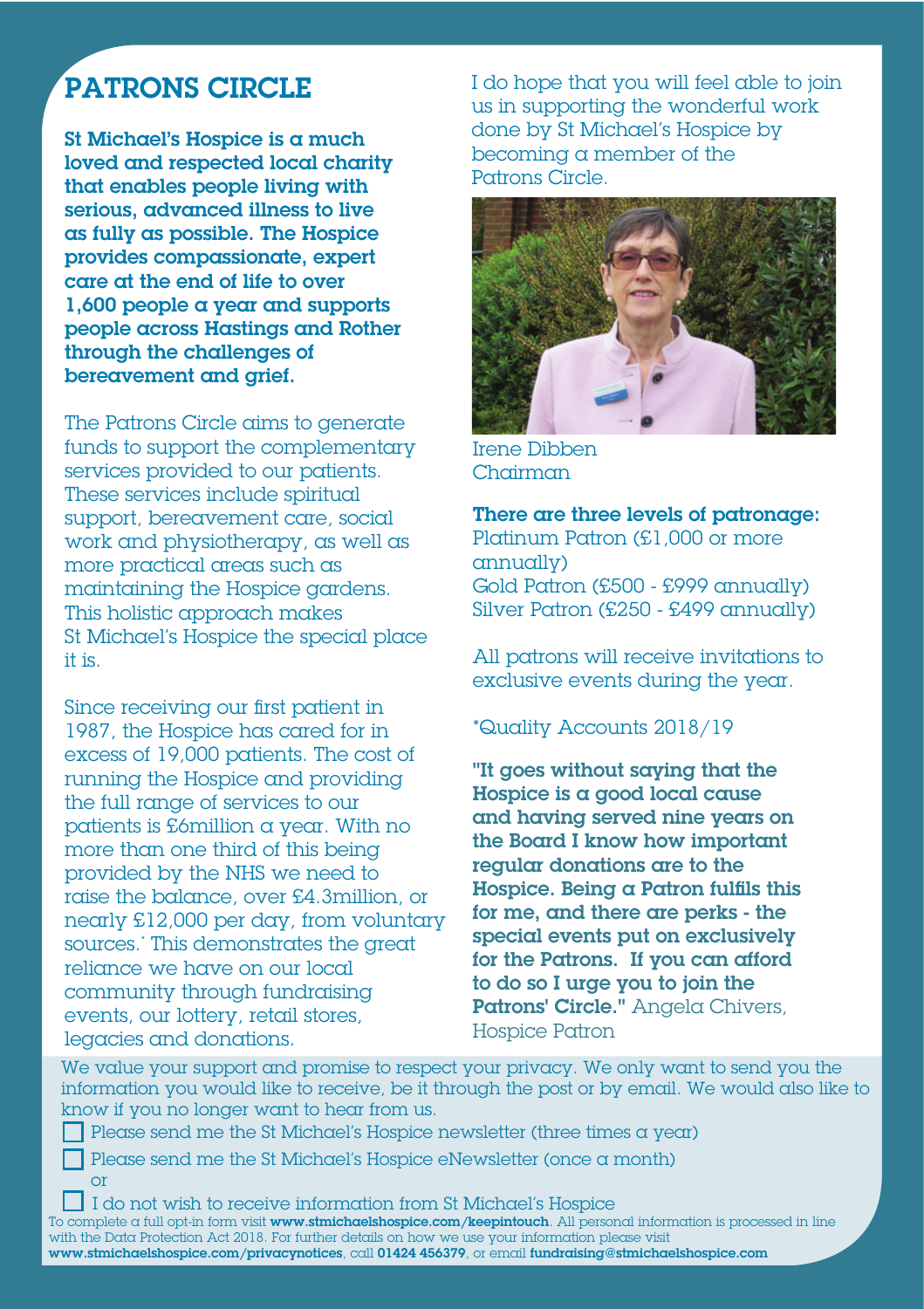| <b>PATRONS CIRCLE MEMBERSHIP FORM</b>                                            |                                                                                                     |                   |                                              |  |
|----------------------------------------------------------------------------------|-----------------------------------------------------------------------------------------------------|-------------------|----------------------------------------------|--|
| $I/w$ e would like to become $\alpha$ member <sup>*</sup> of the Patrons Circle: |                                                                                                     |                   |                                              |  |
| Platinum Patron<br>Gold Patron<br>Silver Patron                                  | $(E1,000$ or more per year)<br>$(E500 - E999$ per year) $E125$<br>$(E250 - E499$ per year) $E62.50$ | Quarterly<br>£250 | <b>Monthly</b><br>£83.33<br>£41.66<br>£20.83 |  |
| (please delete as appropriate)                                                   |                                                                                                     |                   |                                              |  |
| My/our details:                                                                  |                                                                                                     |                   |                                              |  |
|                                                                                  |                                                                                                     |                   |                                              |  |
|                                                                                  |                                                                                                     |                   |                                              |  |
|                                                                                  | <u> 1989 - Jan James James Barnett, filozof eta idazlea (</u>                                       |                   |                                              |  |
|                                                                                  |                                                                                                     |                   |                                              |  |
|                                                                                  |                                                                                                     |                   |                                              |  |
|                                                                                  |                                                                                                     |                   |                                              |  |

Patrons subscribing by cheque will be sent an annual renewal letter before their subscription expires.

Please complete this form and return it with payment to: The Patrons Circle, St Michael's Hospice, 25 Upper Maze Hill, St Leonards on Sea, East Sussex, TN38 0LB

\*Annual membership is £30 including VAT. The remainder of your subscription is a donation to St Michael's Hospice.

í

To enable us to claim back tax already paid on your donations,  $g$ i $f$ t $a$ u $a$   $\nu$   $\,$  and add 25p to every £1 you donate, please complete the Gift Aid declaration. The donation must be your own money and cannot be the proceeds of a collection.

 I wish Gift Aid to apply to the enclosed donation and any donations I make in the future or have made in the last 4 years. I am a UK taxpayer and understand that if I pay less Income Tax and/or Capital Gains Tax than the amount of Gift Aid claimed on all my donations in that tax year it is my responsibility to pay any difference.

Signature: \_\_\_\_\_\_\_\_\_\_\_\_\_\_\_\_\_\_\_\_\_\_\_\_\_\_\_\_\_\_\_\_\_\_\_\_\_\_\_\_\_\_\_\_\_\_\_\_\_Date: \_\_\_\_\_\_\_\_\_\_\_\_\_\_\_

Please notify St Michael's Hospice if you want to cancel this declaration, change your name or home address, no longer pay sufficient tax on your income and/or capital gains. If you pay Income Tax at the higher or additional rate and want to receive the additional tax relief due to you, you must include all your Gift Aid donations on your Self Assessment tax return or ask HM Revenue and Customs to adjust your tax code.